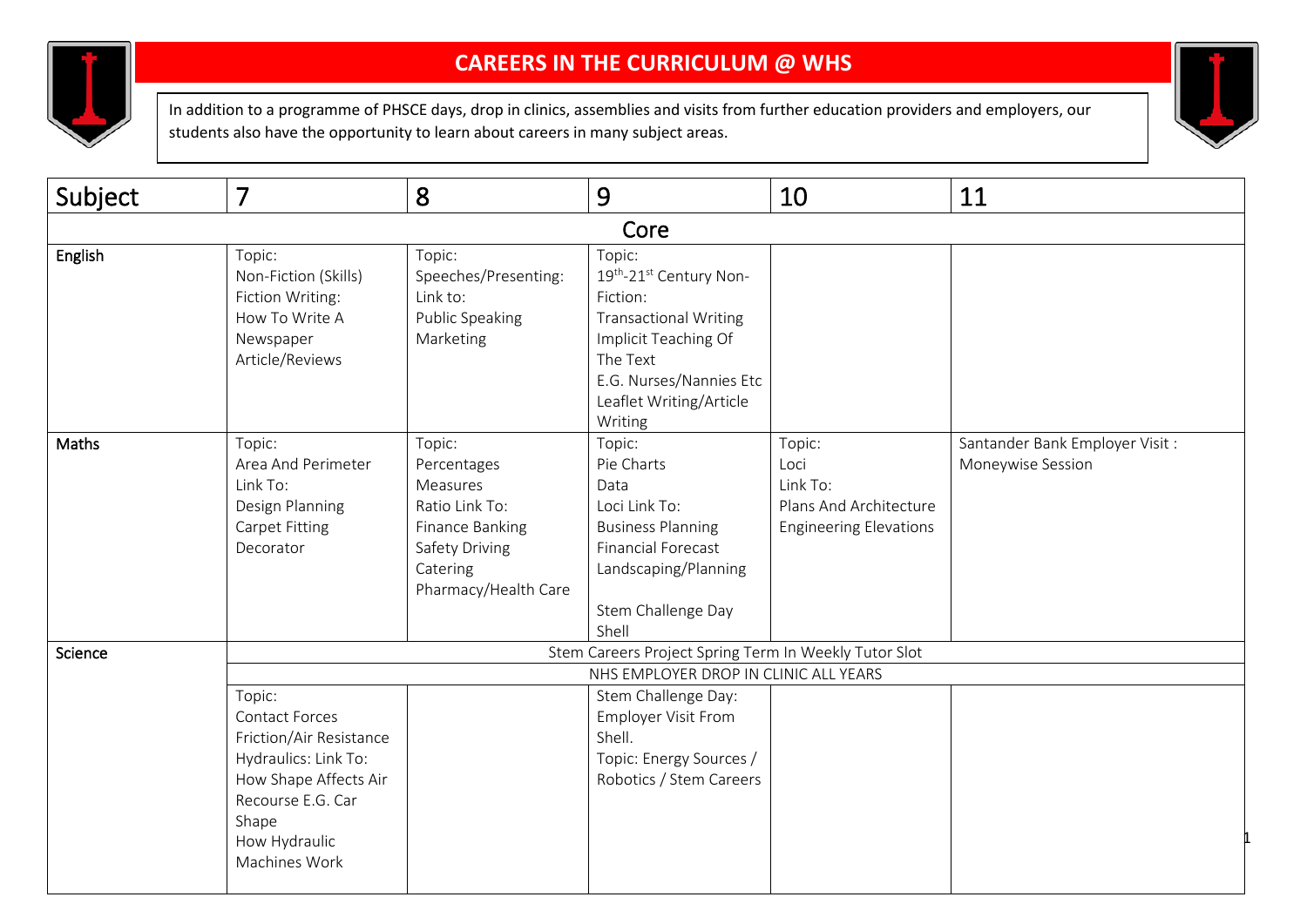

| Creative                                        |                                                                                                                                                        |                                                                                                                                                                                             |                                                                                                                                                                                    |                                                                             |  |  |
|-------------------------------------------------|--------------------------------------------------------------------------------------------------------------------------------------------------------|---------------------------------------------------------------------------------------------------------------------------------------------------------------------------------------------|------------------------------------------------------------------------------------------------------------------------------------------------------------------------------------|-----------------------------------------------------------------------------|--|--|
| Computing                                       | Topic:<br>Programming (Howol):<br>Link To: Programme An<br>Auto Home And Link To<br>The Growing Industry<br>Of Smart Technology<br>For Homes           | Topic:<br>Web Development:<br>Creating Websites Link<br>To Job Opportunities<br>E.G. Network Manager                                                                                        | Topic:<br>Systems Security:<br>Cybersecurity $-$<br>Discussion About 'Job<br>Roles', E.G. Penetration<br>Testing (Ethical Hacker)<br>Phsce: Stem Challenge<br>Day Shell - Robotics |                                                                             |  |  |
| <b>Food Preparation And</b><br><b>Nutrition</b> | Topic:<br><b>Practical Elements:</b><br>Continuous<br>Conversations About<br>Industry                                                                  | Topic:<br>Food Styling And<br>Photography: Videos<br>And Discussion About<br>Friends And Past<br>Employment                                                                                 | Topic:<br>Nutrition: Links To<br>Nutritional And Dietetic<br>Employment In NHS                                                                                                     | Links In The GCSE To<br>Job Roles<br>FPN Industry Day At<br>Runshaw College |  |  |
| <b>Music</b>                                    | Topic:<br>Key Skills, Elements:<br><b>Students Discuss Skills</b><br>As A Performer, Watch<br>Elite Performers,<br>Discuss Composers -<br>Career Paths | Topic:<br><b>Blues Music</b><br>Variation: Discuss<br><b>Types Of Performers</b><br>Venues Where<br>Performers Will Play<br>Discuss Stage Crew<br>Involved<br>Composers, Skills<br>Required | Topic:<br>Fanfares<br>Film Music: Skills Going<br>Into Armed Forces As<br><b>Musicians</b><br>Discuss Careers As Film<br>Composers                                                 |                                                                             |  |  |
| Art And Photography                             |                                                                                                                                                        |                                                                                                                                                                                             |                                                                                                                                                                                    | Art Gallery Trip: Link to<br>Careers in Artistry                            |  |  |

Щ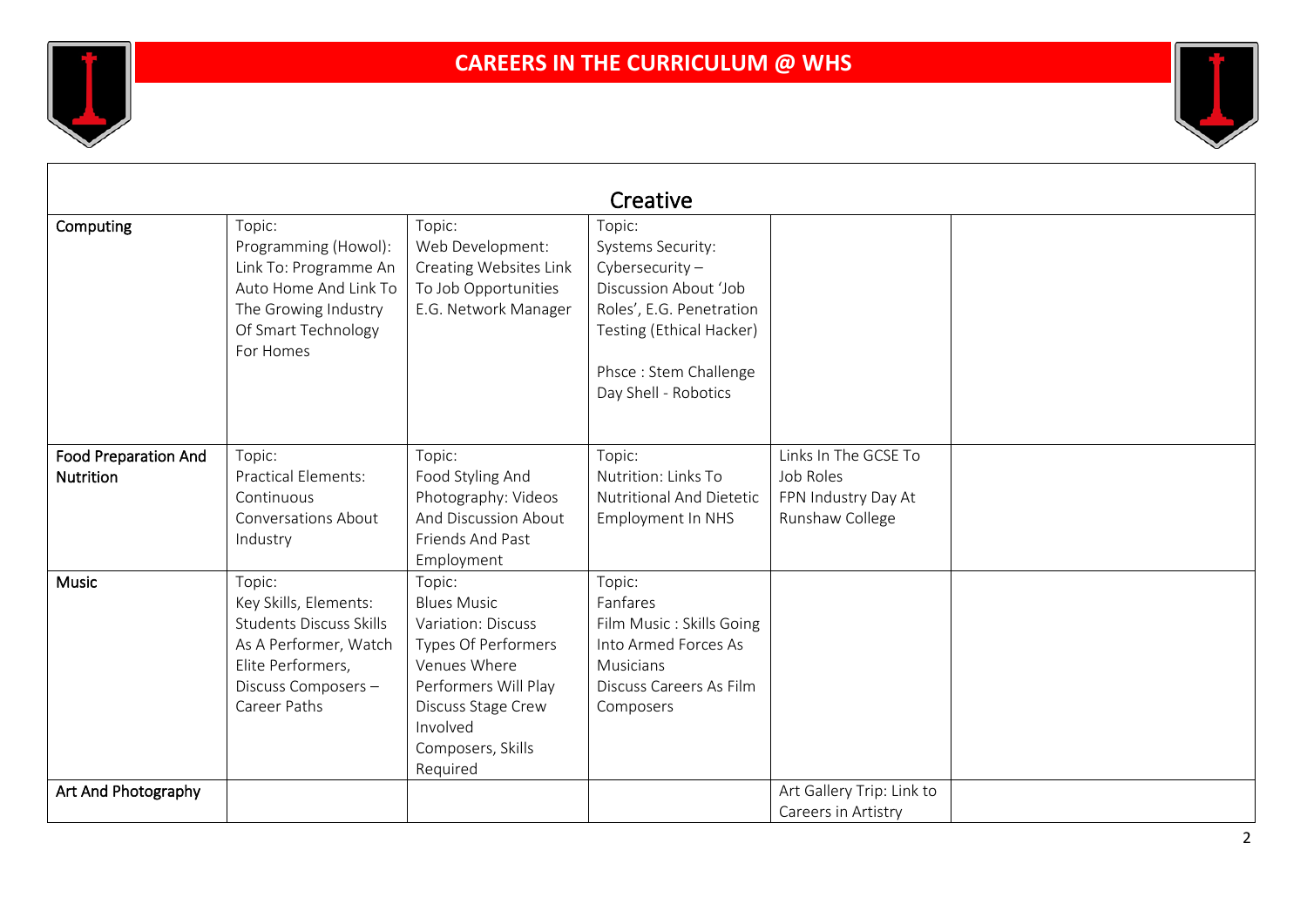|                           | <b>CAREERS IN THE CURRICULUM @ WHS</b> |  |  |                                                                                                                                                                                                                                                                                           |                                                                                                                                                                                                                                                                                                                                                 |  |
|---------------------------|----------------------------------------|--|--|-------------------------------------------------------------------------------------------------------------------------------------------------------------------------------------------------------------------------------------------------------------------------------------------|-------------------------------------------------------------------------------------------------------------------------------------------------------------------------------------------------------------------------------------------------------------------------------------------------------------------------------------------------|--|
|                           |                                        |  |  |                                                                                                                                                                                                                                                                                           |                                                                                                                                                                                                                                                                                                                                                 |  |
| <b>Physical Education</b> |                                        |  |  | Topics:<br><b>Structure And Function</b><br>Of The Skeletal System<br>Muscular System<br>Movement Analysis<br>Links:<br>Drawing Links To<br>Careers In:<br>Nursing/Doctors,<br>Pt, Strength &<br><b>Conditioning Coaches</b><br>Biochemistry<br>Shoe And Clothing<br>Manufacturers (Nike) | Topics:<br>Applying Anatomy And Principles Of<br>Training<br>Preventing Injuries<br>Commercialisation Of Sport<br>Sports Psychology:<br>Links To Careers In: Gym Instructor<br>Physiotherapy,<br>Sports Massage<br>Therapist<br>Scco Officer<br>Coach<br>Sponsorship, Social Media Trainer<br>Media<br>Sports Psychologist<br>Teacher, Lecturer |  |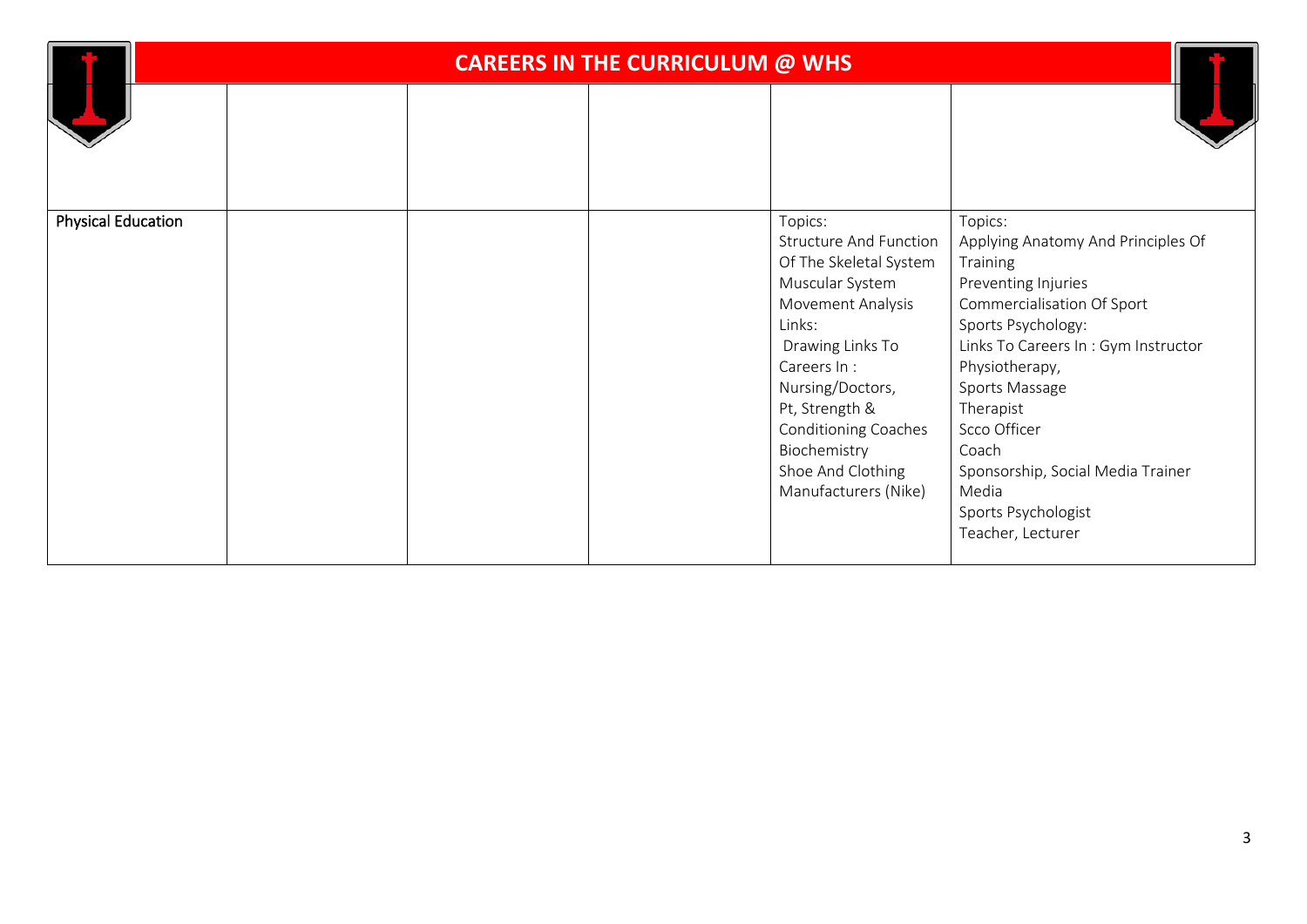

| Foundation               |                                                                                                                                                                                  |                                                                                                                                                                                                                                                                     |                                                                                                                                                                                                                                                                                                            |                                                                                                                                                                                               |                                                                                                                                                                                                                                                 |  |  |
|--------------------------|----------------------------------------------------------------------------------------------------------------------------------------------------------------------------------|---------------------------------------------------------------------------------------------------------------------------------------------------------------------------------------------------------------------------------------------------------------------|------------------------------------------------------------------------------------------------------------------------------------------------------------------------------------------------------------------------------------------------------------------------------------------------------------|-----------------------------------------------------------------------------------------------------------------------------------------------------------------------------------------------|-------------------------------------------------------------------------------------------------------------------------------------------------------------------------------------------------------------------------------------------------|--|--|
| <b>Religious Studies</b> |                                                                                                                                                                                  |                                                                                                                                                                                                                                                                     | Topic: Who Should Look<br>After The Poor?:<br>Charities - Students<br>Develop Their Own<br>Charity                                                                                                                                                                                                         |                                                                                                                                                                                               |                                                                                                                                                                                                                                                 |  |  |
| Spanish                  | <b>National Careers Week</b><br><b>Discussion Of Careers</b><br>Using Mfl, Using Mi5/6<br>Resources, Simon<br>Rimmer + Routes Into<br>Languages Resources.                       | <b>National Careers Week</b><br>Discussion Of Careers<br>Using Mfl, Using Mi5/6<br>Resources, Simon<br>Rimmer + Routes Into<br>Languages Resources.<br>Paris Trip - Host Q&A<br>With Pgl Staff About<br>Careers In Hospitality<br>And Education Using<br>Languages. | Topic: Why Are<br>Languages Useful.<br>National Careers Week<br><b>Discussion Of Careers</b><br>Using Mfl, Using Mi5/6<br>Resources, Simon<br>Rimmer + Routes Into<br>Languages Resources.<br>Paris Trip - Host Q&A<br>With Pgl Staff About<br>Careers In Hospitality<br>And Education Using<br>Languages. | $School -$<br>Theme 2: Discuss Work<br>Experience Which Links<br>To Careers                                                                                                                   | Careers + Future Employment<br>Theme 3 Edexcel<br>Module 6:<br>International + Global Dimensions :<br>Discuss Future Plans, Careers<br><b>University Aspirations</b><br><b>Future Career Choices</b><br>Covered In All 4 Skills<br>Charity Work |  |  |
| Geography                | Topic:<br>Tourism/Industry Topic<br>Draws Links To Careers:<br>Different Sectors Of<br>Industry<br>Primary - Secondary -<br>Tertiary $-$<br><b>Tourism And Service</b><br>Sector |                                                                                                                                                                                                                                                                     |                                                                                                                                                                                                                                                                                                            | Field Trip To Liverpool:<br><b>Students Complete</b><br>Booklet On<br>Employment In The<br>Dockside And City<br>Centre Region Of<br>Liverpool (Link To Local<br>Labour Market<br>Information) |                                                                                                                                                                                                                                                 |  |  |

 $\mathbf{I}$